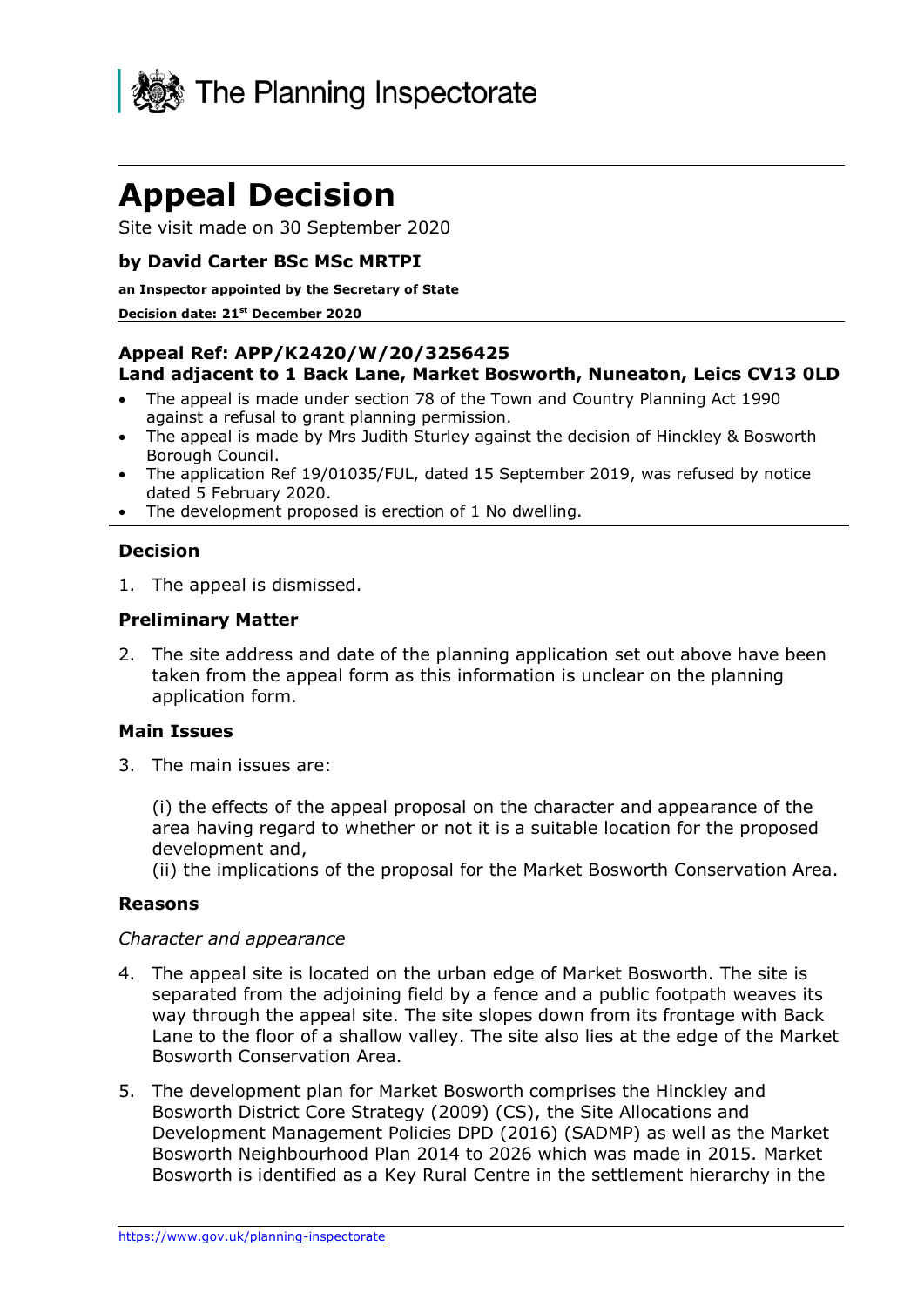CS which, in turn is reflected in the SADMP and NP. As such, it occupies a position in the top tier within the District's rural areas.

- 6. The settlement boundary excludes the appeal site which is, thereby, regarded as forming part of the countryside. There are strict controls over development outside settlement boundaries within the SADMP. Policy DM4 protects the countryside and the appeal proposal falls outside the categories of sustainable development that may be permitted under this policy. The NP contains more detailed policies adding to the protection of the appeal site by identifying it as falling within an area of Local Green Space. This protects a finger of countryside which extends close to the centre of Market Bosworth. This green finger provides important views into the urban area and a vista looking out into the countryside.
- 7. The appellant suggests that the appeal proposal represents a sustainable development. The appeal proposal is a revision of an earlier scheme for a single dwelling that was refused (15/00716/FUL). Some important revisions to the earlier proposal have been incorporated into the design which help reduce its likely impact. These include setting the new dwelling further back from the frontage and building at a lower height. The design of the dwelling would be both modern and imaginative, to a high standard of design.
- 8. I am satisfied in respect of views into the urban area, that the effects of the appeal proposal would not be substantial with the design of the building providing an attractive variation from a typical side elevation that characterises No 1. The setting back of the building from Back Lane would also be beneficial. However, in looking outwards from the urban area the effects would be harmful. This is demonstrated by the visualisation of the view into the countryside in the appellants evidence. This shows that a significant portion of the view to the north-west from Back Lane into the countryside would be shielded by the front elevation of the new dwelling. I would estimate this at between a quarter and one-third. I find this to be significant and, not at a very limited level as claimed by the appellant.
- 9. In relation to the impact on the area identified as Local Green Space, although the area of land that would be lost to the development would be small in relation to the total area designated, this land is at the point closest to the centre of Market Bosworth. My understanding is that protection of this green finger is highly treasured by the local community, reflecting its designation in the NP and, the vista would be compromised by the proposed development.
- 10. On this main issue I find that the appeal proposal would have a harmful effect on the character and appearance of the area arising from the development of the proposed dwelling beyond the designated settlement boundary on land designated as an important Local Green Space. As such, the proposal conflicts with CS Policy 11, SADMP Policies DM1, DM4, DM10 and NP Policies CE1, CE2 and CE3. Policy DM1 reflects the presumption in favour of sustainable development. Policy 11 establishes the settlement hierarchy subsequently set out in more detail in Policy DM4. Policies DM10 and CE1 highlight the importance of high-quality design and the need to respect the local context and character. Policies CE2 and CE3 protect Local Green Spaces and views and vistas respectively. I also find these policies to be consistent with the approach in the Government's National Planning Policy Framework (the Framework).

*Heritage implications*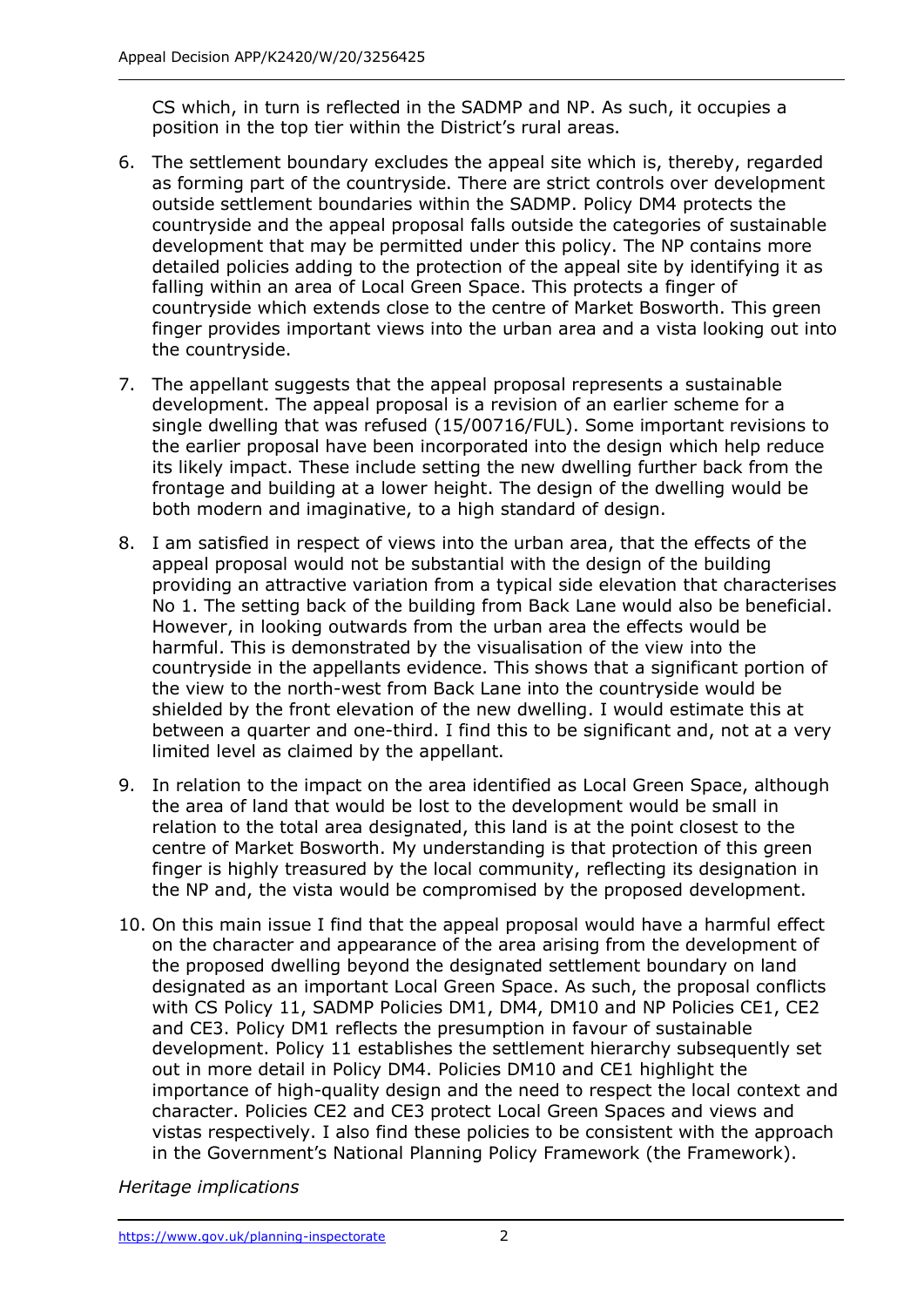- 11. Market Bosworth Conservation Area is a designated heritage asset under the Planning (Listed Buildings and Conservation Areas) Act 1990. Section.72(1) requires that, in the exercise of planning powers in conservation areas, "special attention shall be paid to the desirability of preserving or enhancing the character or appearance of that area". Para 193 of the Framework states that when considering the impact of a proposed development on the significance of a designated heritage asset, great weight should be given to the asset's conservation (and the more important the asset, the greater the weight should be).
- 12. The development of Market Bosworth was influenced by its ridge top location, agricultural economy and the strong manorial tradition based on Bosworth Hall within its parkland setting. This has preserved the character of Market Bosworth from the C17 onwards. All routes into Market Bosworth converge on the Market Place which is at the centre of the extensive Conservation Area. The Conservation Area Appraisal (2014) identifies that Back Lane provides extensive views across open farmland and copses. Back Lane itself is noted for its urban street scene characterised by a mix of styles and ages from the early C19. The adopted Conservation Plan identifies the vista from Back Lane into the countryside and this is clearly marked so that it includes the appeal site.
- 13. I have already referred to the harmful impact of the appeal scheme on the vista above but, the fact that the views from Back Lane emanate from inside the conservation area means that they must inevitably affect its setting. Thereby, the appeal proposal would lead to less than substantial harm to the significance of Market Bosworth Conservation Area, a designated heritage asset.
- 14. The public benefits of the appeal proposal would include the addition of a new dwelling and the economic benefits arising from its construction and spending/support by future occupants for local services and facilities. However, it appears to me that most of the benefits arising from the proposal would be private and would not be sufficient to outweigh the less than substantial harm.
- 15. I conclude the appeal proposal would fail to preserve the setting of the Market Bosworth Conservation Area and would cause less than substantial harm to its significance as a designated asset. In the absence of public benefits to outweigh the harm to the Market Bosworth Conservation Area, it would be in conflict with SADMP Policies DM11 and DM12, These policies seek to protect and enhance the historic environment and heritage assets ensuring that development proposals outside conservation areas do not detrimentally impact upon the setting or key views into or out of the conservation area. These policies reflect the importance attached to conservation in paragraph 193 of the Framework.

# **Other Matters**

# *Housing land supply*

16. The appellant's statement of case argues that the Council is unable to demonstrate a 5 year housing land supply (5YHLS) and, therefore, that paragraph 11d) of the Framework should be engaged. At the time the planning application was determined, the Council accepted that it was not able to identify a 5YHLS.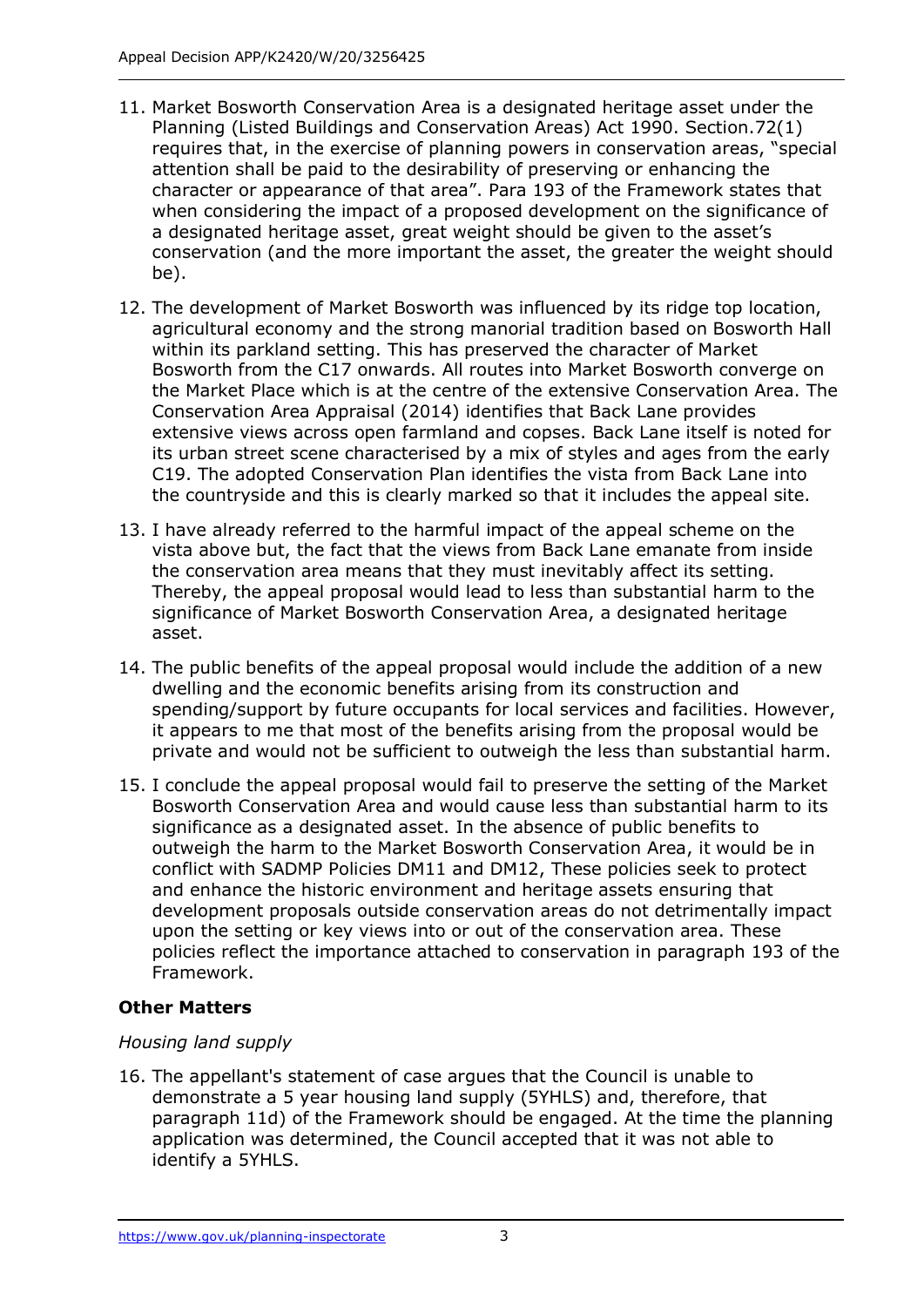- 17. However, the Council recently published its latest Residential Land Availability Monitoring Statement for 1 April 2019 - 31 March 2020. This report includes a significant increase in supply compared to the previous version and, using the Government's standard method, a 5.15 years supply can be identified. This report confirms that small windfall sites would contribute to meeting that supply (146 dwellings out of a total supply of 2,445 dwellings). However, it is reasonable to anticipate that the windfall capacity would come forward in sustainable locations consistent with the policies set out in the development plan.
- 18. While the position regarding the 5YHLS might change in future, the position at the point of determination of this appeal is that, using the Government's standard method, a 5 year supply has been demonstrated by the Council and, as a result, paragraph 11d) of the Framework is not engaged in respect of the supply of housing land.
- 19. The appellant also suggested a further point on housing supply with regard to the Housing Delivery Test: 2019. However, it is clear from the Council's response that this suggestion has misinterpreted these data and therefore this does not affect my finding in the preceding paragraph.

# *Self-build housing*

- 20. The appellant has set out that the proposed dwelling would be a self-build dwelling although this is not specified in the description of the development. The Self-build and Custom Housebuilding Act 2015 (as amended by the Housing and Planning Act 2016) requires all local planning authorities to grant sufficient planning permissions to meet the demand for custom and self-build housing in their area.
- 21. The appellant has been on the Council's self-build register since June 2016 and points out, by reference to the Authority Monitoring Report, that very few dwellings have been granted planning permission for this type of development. As at 31 March 2019 there were 49 registrations on the Council's register requiring 49 plots for detached dwellings. At the time of the report planning permissions for self-build and custom build were not monitored although, there is a commitment to carry this out in future editions.
- 22. From the evidence, it would appear that the Council is continuing to work towards its obligations regarding self-build and custom build but, at present there would appear to be a shortfall in the supply of suitable opportunities for those on the register. The provision of an additional self-build property would, therefore, be a significant positive benefit of the appeal scheme to be weighed in the balance.

#### *Other benefits*

23. The appellant argues that the appeal proposal would wholly satisfy the economic, social and environmental dimensions of sustainable development. Provision of a new dwelling would support the economy through construction and subsequently through support for local services. Social benefits include the addition of a high-quality dwelling to the stock. In environmental terms, the dwelling would be a low carbon development sustainably located very close to the centre of Market Bosworth.